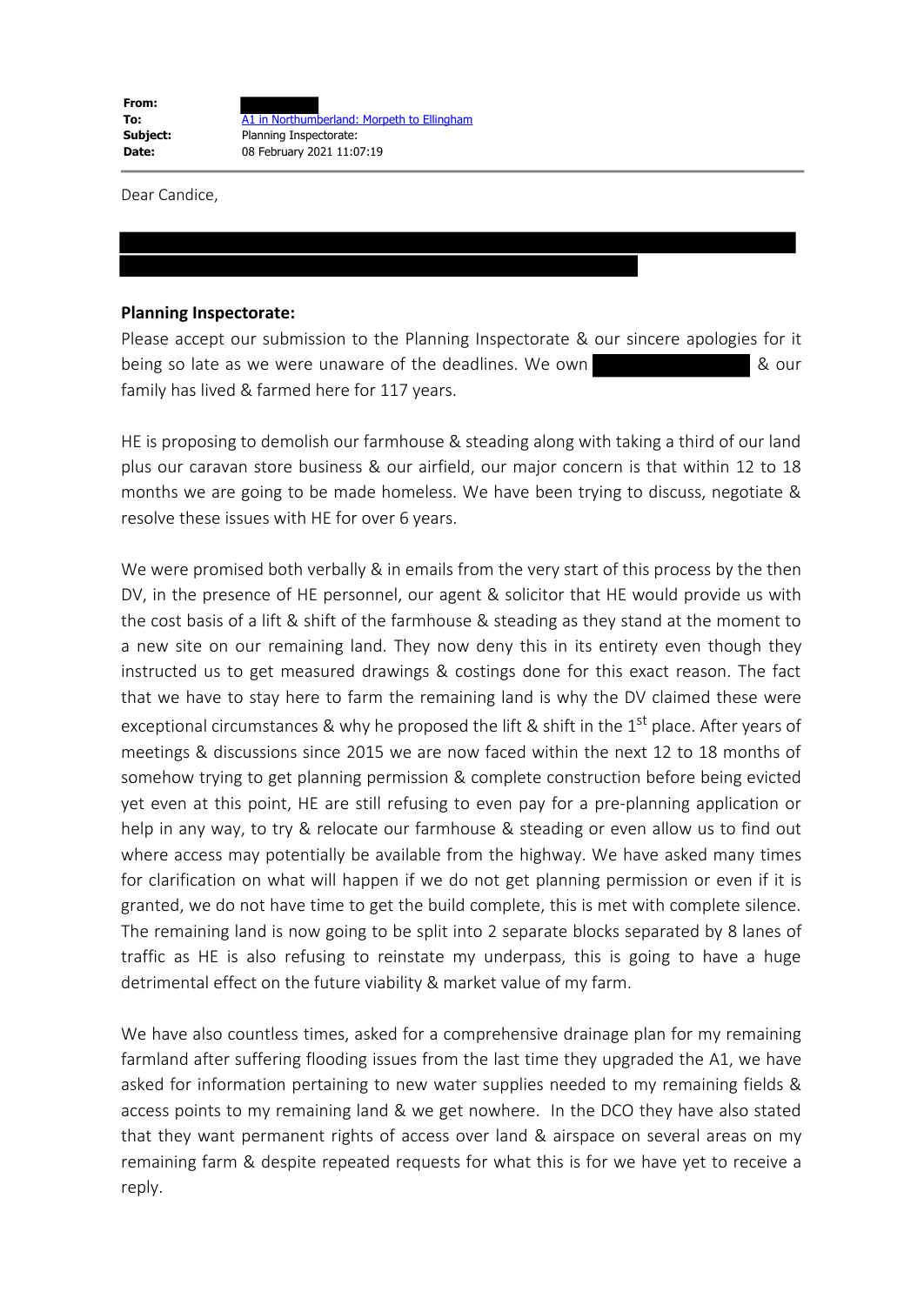We are also concerned that a large portion of the land they are taking from us is for the relocation of the wind farm cable & this is not directly linked to the duelling of the A1. We believe this should be a separate negotiation with the power company. We have tried for many years to discuss this with HE but are again, met with silence or we get told they are not prepared to discuss it!

We note from the DCO that the Lighting Assessment is classed as confidential & as our farm cottage at is going to be majorly affected by any lights on the flyover or the roundabout, this is of great concern to us. To date we are unable to get clarification on this. This cottage is already going to be severely impacted by the fact HE is removing a large line of well-established trees that currently screen it both visually & from noise pollution from the A1. HE told us in August 2019 that they would come back to us in October of that year to discuss the loss of these trees & how they propose to mitigate this loss. We are still waiting.

HE posted out to the general public a substantial booklet entitled the "Preliminary Environmental Information Report" of April 2020, claiming that all compensations had been agreed with the occupiers of  $\qquad \qquad$ , this is quite clearly a lie as nothing has been agreed. According to the DV we are being "greedy & unreasonable" for not accepting his valuation & were threatened by him if we didn't accept it he would reduce it yet all we want is for HE to stand by what we were promised. Now we are being pressurized in every email & meeting to agree to complete on the DV's valuation on even just the farmhouse before they will even discuss the rest of the issues or heads of claims.

We have tried throughout this process to be as accommodating as possible & work with HE however, given that HE's own solicitors kept referring to us as Network Rail & the Gooch Estate it has been difficult to make progress. We have had countless meetings, emails, phone calls, onsite visits, surveys (some all throughout the night with no notice, which resulted in my elderly parents thinking we were being burgled) trial pits dug all over my land, made to move farm stock & horses, remove fences, remove gates, padlocked gated cut off by A1 workmen, meetings cancelled by HE with no notice, meetings with misinformation presented & had to be rescheduled & untold hours of work in relation to this scheme. We have had so many letters of apology from HE regarding their behaviour, misinformation & downright lies that we could decorate the house with them, yet it just keeps happening. HE & the new DV are refusing even now to pay our own, our agents & our Solicitors full legitimate costs relating to all this work over the last 2 years.

The frustration, worry & stress caused by HE with all their lies & deceit is incomprehensible to anyone who has not been forced to go through this for over 6 years. We are being treated appallingly & fail to comprehend given how much we are losing, the lack of cooperation, understanding & transparency we are being shown from HE & the DV.

Thank you for taking the time to read this & we would appreciate any feedback or help.